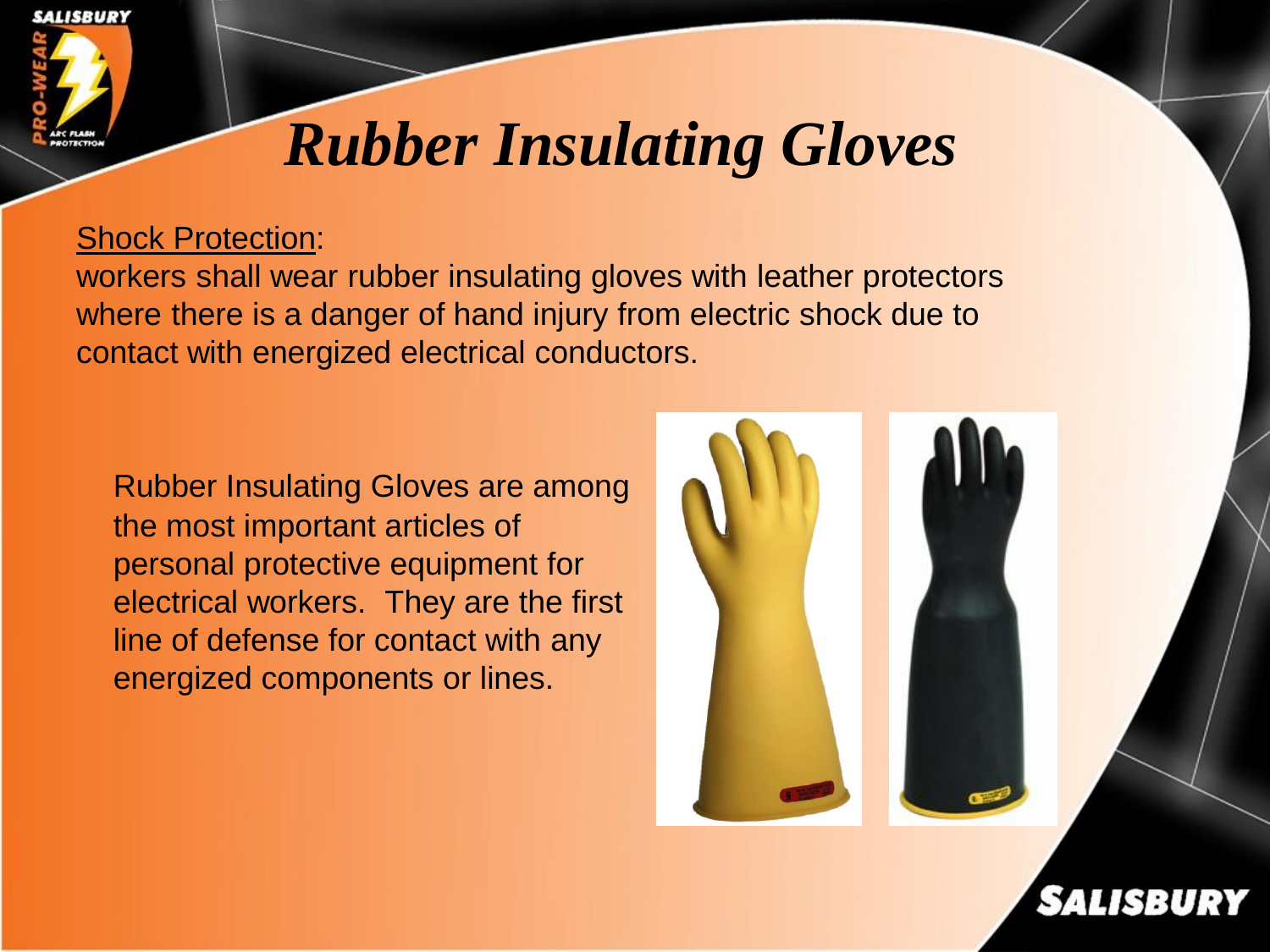**SALISBURY** 



## **CLASSES AND TYPES OF RUBBER GOODS**

ASTM Labeling Chart<br>for Salisbury Linemen's Rubber and SALCOR Protective Equipment

| Class<br>Color           | <b>Proof Test</b><br>Voltage<br>AC / DC | Max. Use<br>Voltage<br>$AC / DC*$ | <b>Blanket, Line Hose,</b><br><b>Sleeve, Covers</b><br>Label       | <b>Glove Label</b>                                                                   | <b>Conventional Work</b><br><b>Position for Electrical</b><br><b>Worker or Lineman</b> |
|--------------------------|-----------------------------------------|-----------------------------------|--------------------------------------------------------------------|--------------------------------------------------------------------------------------|----------------------------------------------------------------------------------------|
| 00<br>Beige              | 2500 / 10,000                           | 500/750                           | SALISBU<br><b>CLASS</b><br>S<br>00<br>TYPE <sup>1</sup>            | <b>SALISBURY / NORTH</b><br><b>VOLT 500V</b>                                         | Ground, Structure<br>or Basket                                                         |
| $\mathbf{0}$<br>Red      | 5,000 / 20,000                          | 1,000 / 1,500                     | <b>CLASS</b><br><b>TYPE</b>                                        | <b>SALISBURY / NORTH</b><br>u<br>MADE IN DI20                                        | Ground, Structure<br>or Basket                                                         |
| 1<br>White               | 10,000 / 40,000                         | 7,500 / 11,250                    | SALISBURL<br>600<br>$\frac{x}{3}$ CLASS<br>TYPE <sup>1</sup>       | <b>SALISBURY / NORTH</b><br>CLASS 1<br>CLASS 1<br>MAX USE VOLT 7500V AC<br>0         | Structure<br>or Basket                                                                 |
| $\overline{2}$<br>Yellow | 20,000 / 50,000                         | 17,000 / 25,500                   | $1$ SB<br>CLASS <sup>2</sup><br>н,<br>$\circ$<br>TYPE <sup>1</sup> | <b>SALISBURY / NORTH</b><br>CLASS 2 <sup>51M</sup> HOLER PRESS<br>USE VOLT 17000V AC | <b>Electrically Isolated</b><br><b>Basket or Platform</b>                              |
| 3<br>Green               | 30,000 / 60,000                         | 26,500 / 39,750                   | LISBU.<br>CLASS<br>TYPE <sup>1</sup>                               | <b>SALISBURY</b> /<br>' NORTH                                                        | <b>Electrically Isolated</b><br><b>Basket or Platform</b>                              |
| 4<br>Orange              | 40,000 / 70,000                         | 36,000 / 54,000                   | ALISBU <sub>R</sub><br><b>CLASS</b><br>TYPE <sup>'</sup>           | <b>SALISBURY / NORTH</b><br><b>D120</b><br>TYPE I                                    | <b>Electrically Isolated</b><br><b>Basket or Platform</b>                              |

\*Maximum use DC voltage is not part of any ASTM specification. Maximum use DC voltages are valid in reference to IEC 903 only



**SALISBURY**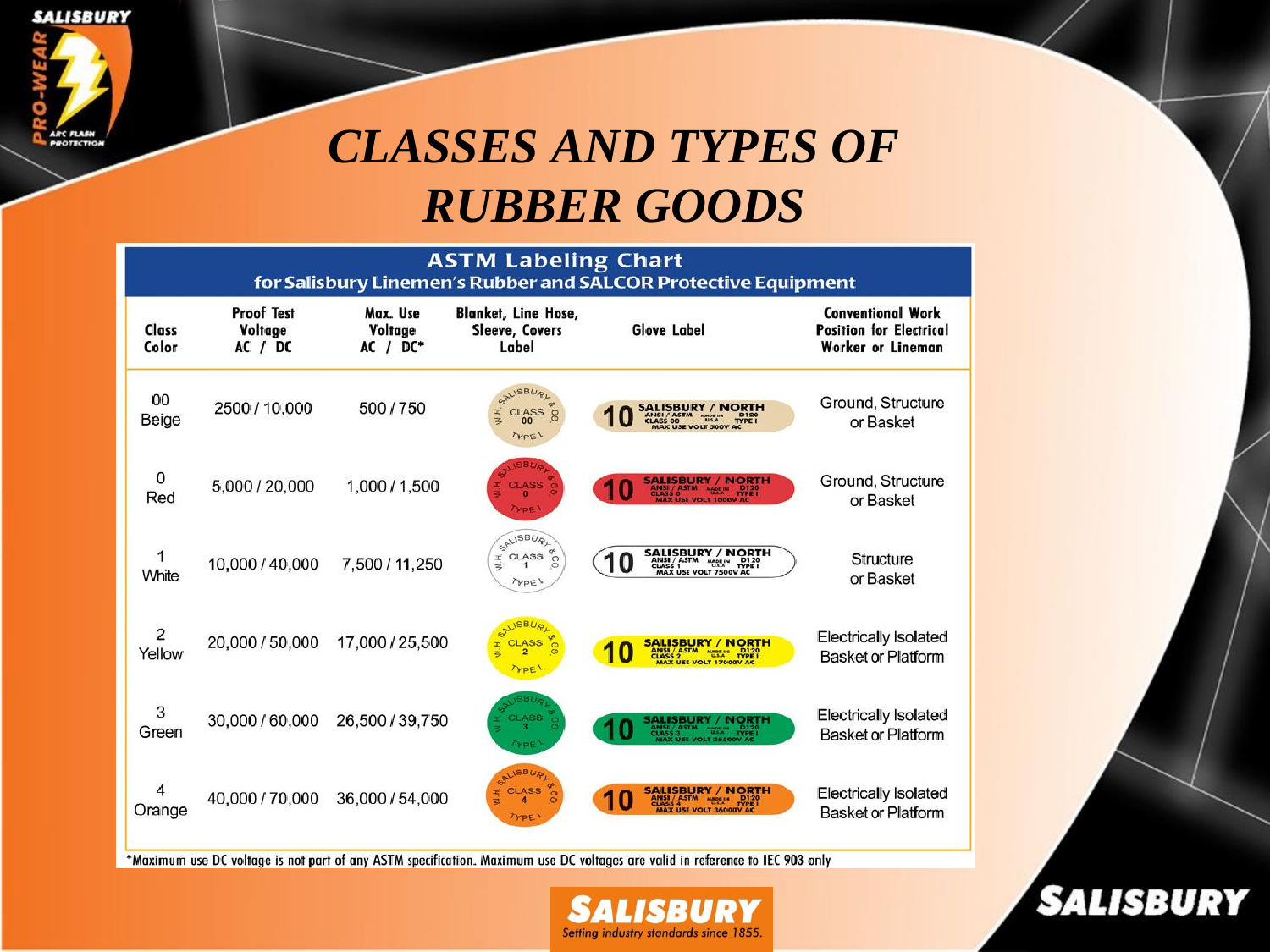



- Sizing of Rubber **Gloves** 
	- To determine the proper size, measure the distance around the palm of the hand between the thumb and forefinger





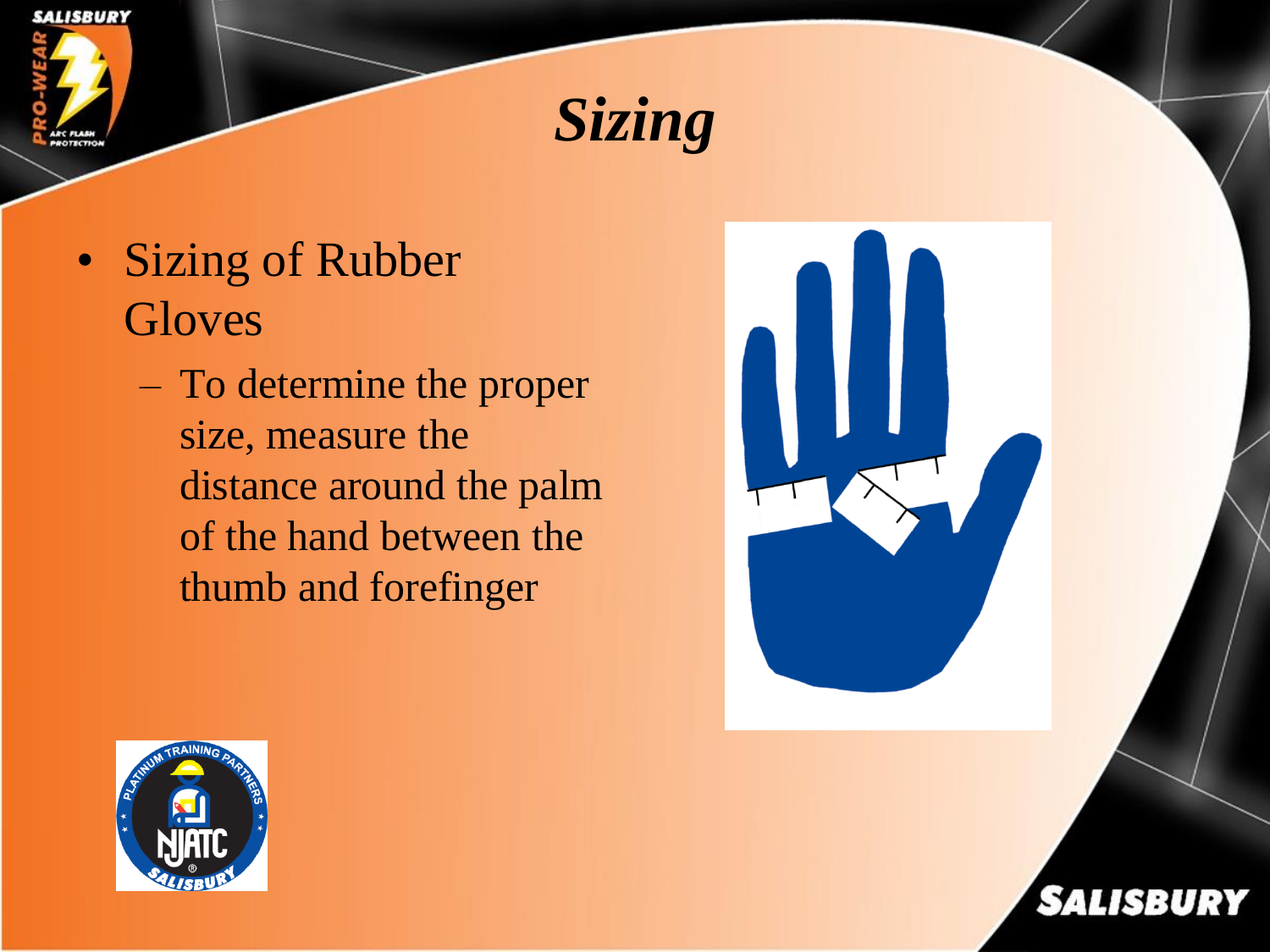

## *Gloves Inspection*

### CSA Z462-15

- Insulating equipment shall be inspected for damage before each day's use and immediately following any incident that can reasonably be suspected of having caused damage.
- Insulating gloves shall be air (inflation) tested as well as inspected.







**SALISBURY**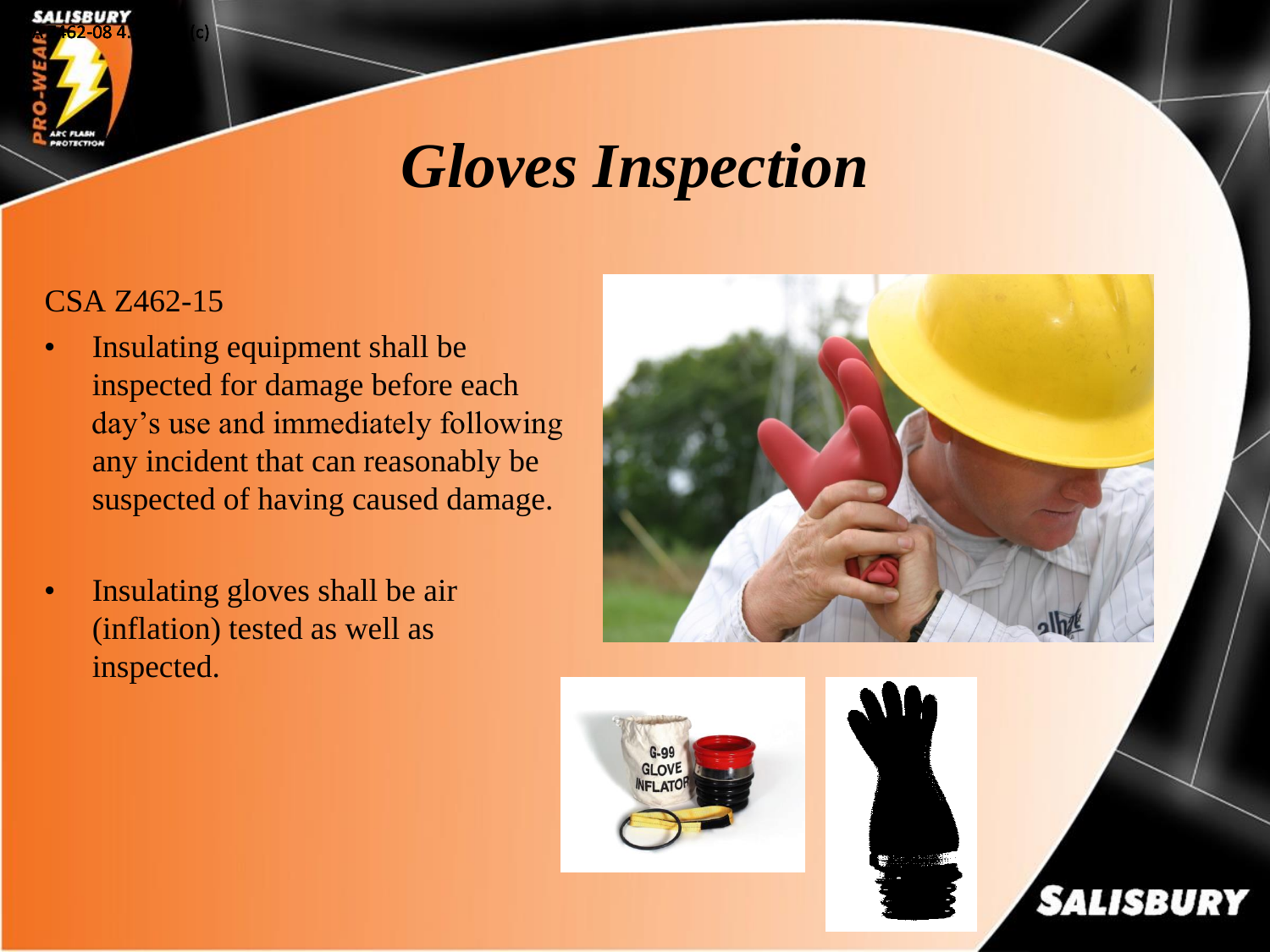

# *Electrical Testing*

- The interval between electrical retest for issued Rubber Gloves shall not exceed six months and twelve months for sleeves
- Gloves and sleeves that have been electrically tested but not issued shall not be placed into service unless they have been electrically tested within previous twelve months

CSA Z462-15 Hand and Arm Protection